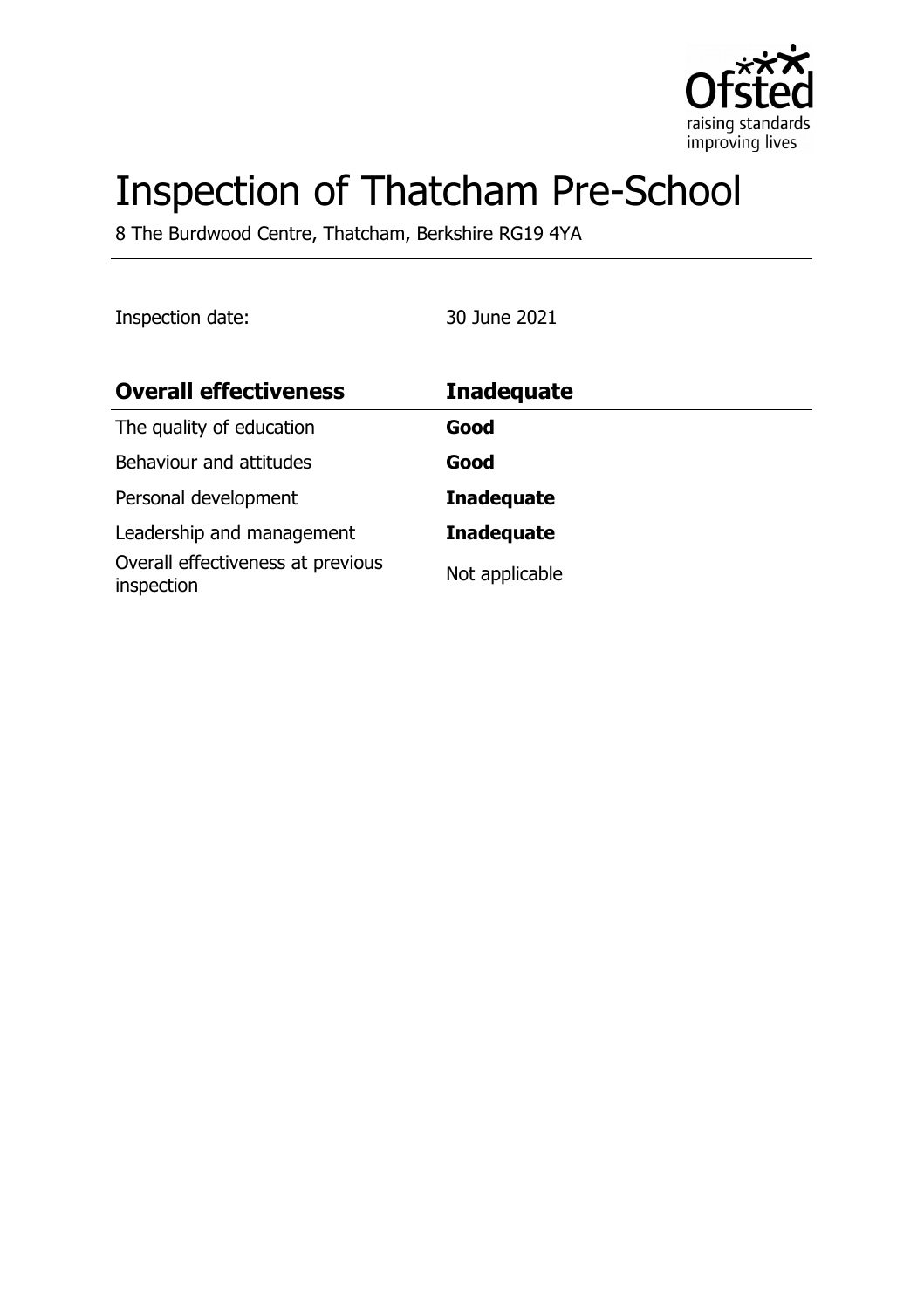

## **What is it like to attend this early years setting?**

#### **The provision is inadequate**

Children's safety is not assured within the pre-school due to significant weaknesses in safeguarding procedures. However, staff are effective in promoting children's learning and development. Children benefit from learning across all areas of the curriculum. They are confident communicators, recognise changes in their environment and recall and share their past experiences. For instance, they tell visitors that the sky is dark and therefore it will rain. Older children eagerly report that when it had rained the previous week, the garden had flooded and made the ground slippery.

Overall, children are happy, settled and demonstrate good levels of confidence and well-being. Most children are eager to come into the pre-school and quickly become engaged in play.

For most of the day, children are able to choose if they want to play inside or outside. Outdoor play experiences are a daily occurrence for the children. They develop good strength and coordination skills, for example as they dig in the sand, move wood around and balance across wooden blocks.

## **What does the early years setting do well and what does it need to do better?**

- The provider does not ensure that all staff have a thorough knowledge of child protection. Although staff have attended online training, leaders and managers do not robustly check that all staff understand the signs which might indicate that a child may be at risk of harm.
- $\blacksquare$  Staff assess children's learning regularly. This helps them to find out what children already know and identify any emerging gaps. However, they do not always use the information gathered from assessments, to focus their teaching on what children need to learn next. For example, they do not consistently include children's specific next steps in planned activities.
- $\blacksquare$  Staff are sensitive to children's emotional needs and anxieties, and know them well. For instance, staff recognise when some children need extra time to settle into the daily routine. They give children cuddles and encourage them to talk about how they are feeling.
- Children are learning how to become independent and are encouraged to try and do things for themselves. They display a positive attitude towards their learning. Children's behaviour is good, and they listen to instructions well. Staff encourage children to express their emotions and to think of ways of handling conflict amicably.
- $\blacksquare$  Parents are complimentary about the quality of care and learning provided by staff and the manager. They comment that the staff are kind and caring, and say that they are well informed about their child's development.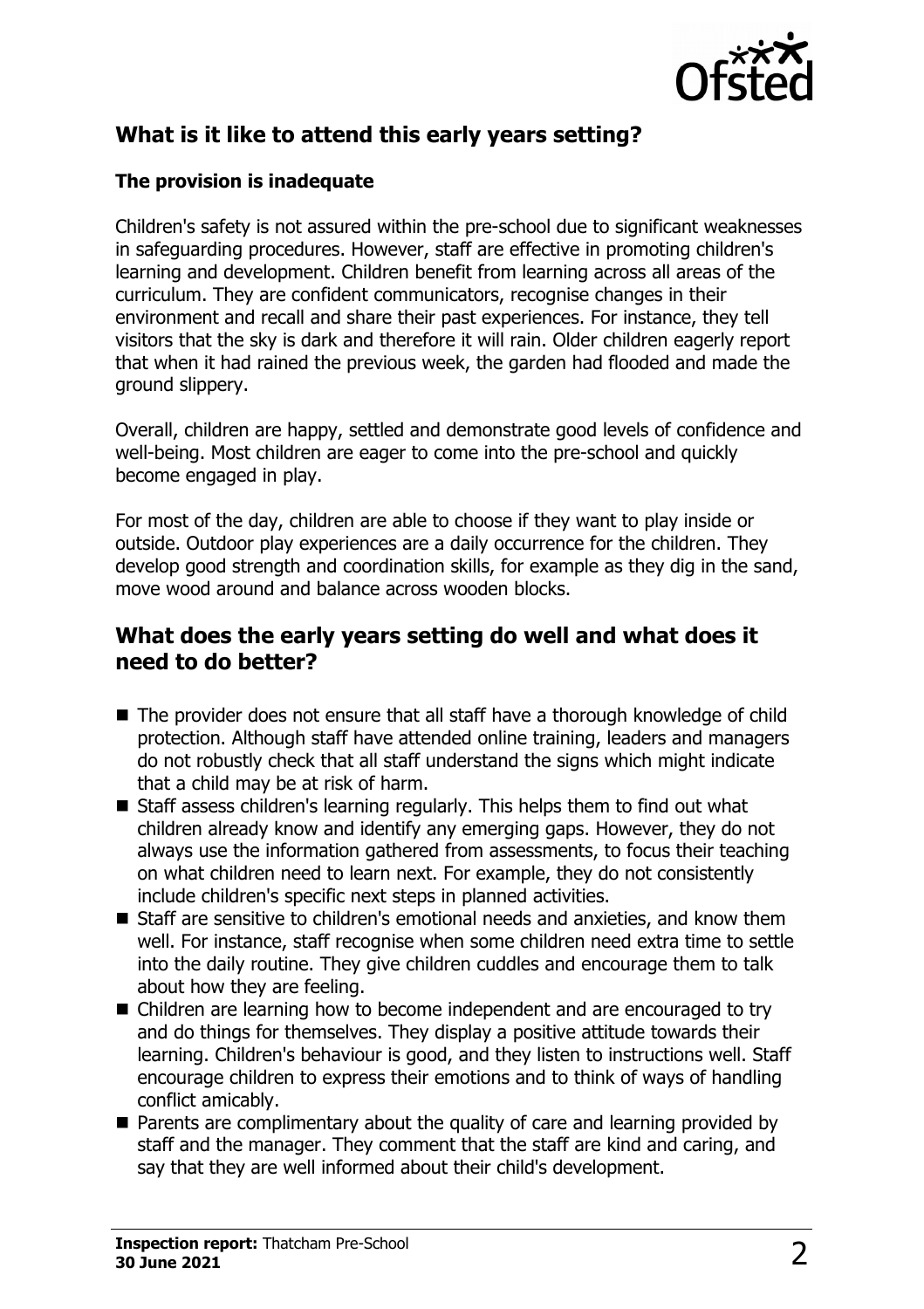

- Staff provide focused activities to develop older children's pre-reading and writing skills. Older children learn to recognise letters of the alphabet and the sounds they represent. This prepares them well for the next stage in their learning. Parents say their children are well prepared for future learning, including starting school.
- $\blacksquare$  Staff support children with special educational needs and/or disabilities effectively. They ensure that children receive the help they need swiftly and work in close partnership with parents and other professionals. Staff use any additional funding children receive successfully and specifically to enhance outcomes for the individual child.
- Staff act as good role models. They listen to children well, encourage their participation in activities and frequently praise them for their efforts and achievements. Children interact confidently with staff and other children and engage in interesting conversations with them. For instance, they recall past experiences, such as when the fireman came to visit the pre-school.
- Overall, children enjoy a good range of different experiences. For example, staff organise a make-believe building site in the garden. Staff encourage children as they pretend to be construction workers. Children confidently dress themselves in safety hats and coats and work together to move the materials around using a wheelbarrow.
- $\blacksquare$  Weaknesses in staff training and supervision arrangements mean that gaps in staff's safeguarding knowledge are not identified or acted on swiftly. Staff do not have a secure understanding of the signs of abuse, including wider safeguarding issues, such as female genital mutilation and the 'Prevent' duty. This puts children's safety at risk.

# **Safeguarding**

The arrangements for safeguarding are not effective.

The provider has not developed consistently robust safeguarding procedures to promote children's safety, welfare and well-being. Managers do not provide staff with training that gives them a good knowledge and understanding of child protection. The provider does not check that staff understand the child protection procedures, including the signs that might indicate a child may be at risk of harm. This puts children's safety at risk. The provider has effective recruitment processes in place to help ensure that those working with children are suitable. The provider uses recruitment policies and procedures well to ensure that staff working with children are suitable to do so. Staff carry out checks on the environment and ensure it is clean and free from any potential risks. This helps to provide a safe environment for children to play.

## **What does the setting need to do to improve?**

**To meet the requirements of the early years foundation stage, the provider must:**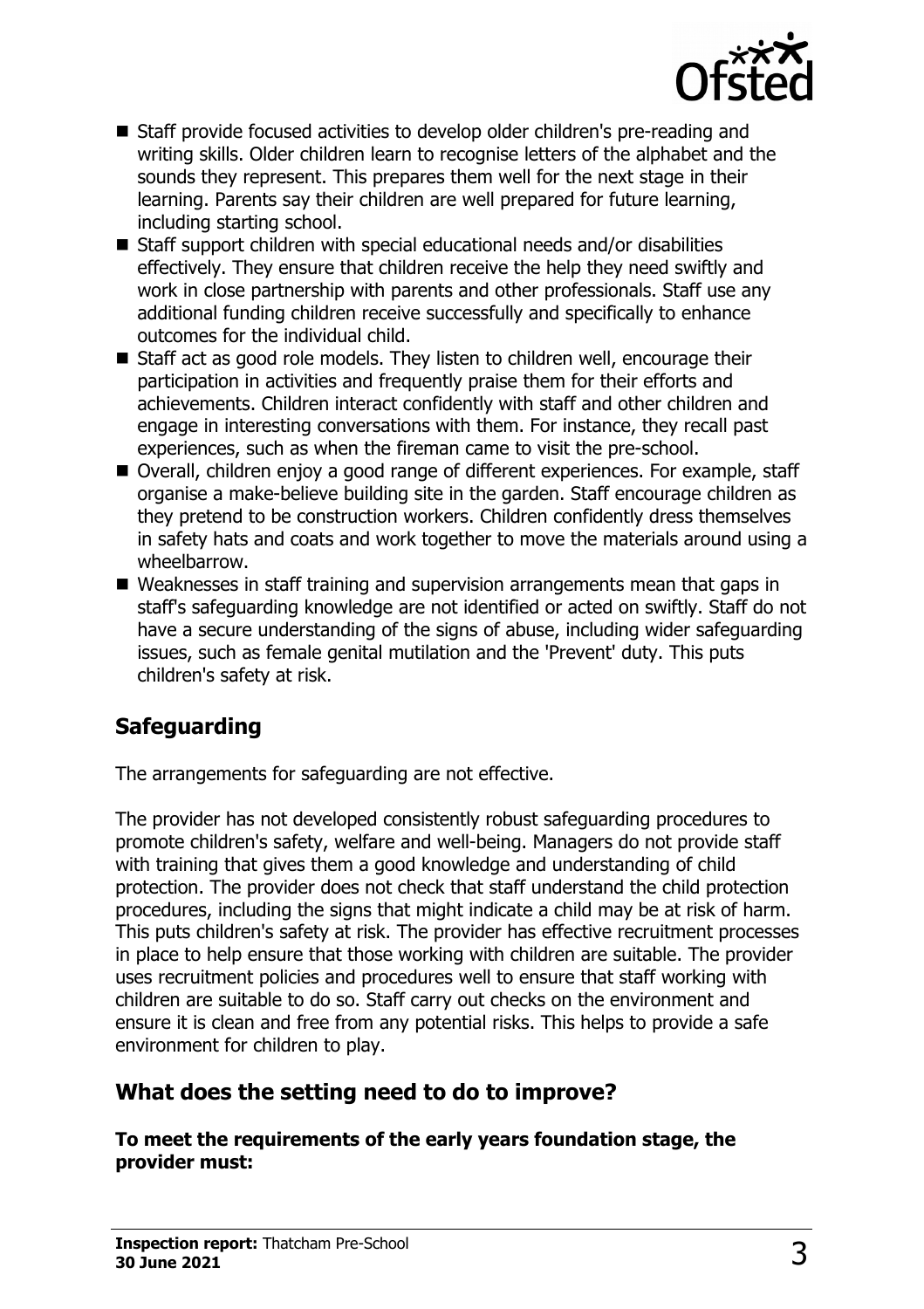

|                                                                                                           | Due date   |  |
|-----------------------------------------------------------------------------------------------------------|------------|--|
| ensure that all staff have an up to-date<br>knowledge of safeguarding issues                              | 02/07/2021 |  |
| strengthen supervision to identify gaps in 09/07/2021<br>staff knowledge, with regard to<br>safeguarding. |            |  |

#### **To further improve the quality of the early years provision, the provider should:**

- strengthen the implementation of the curriculum to help fully engage children in deep levels of concentration and motivation in their learning, specifically during group activities
- focus more on what children need to learn next and consider how to implement these into all activities.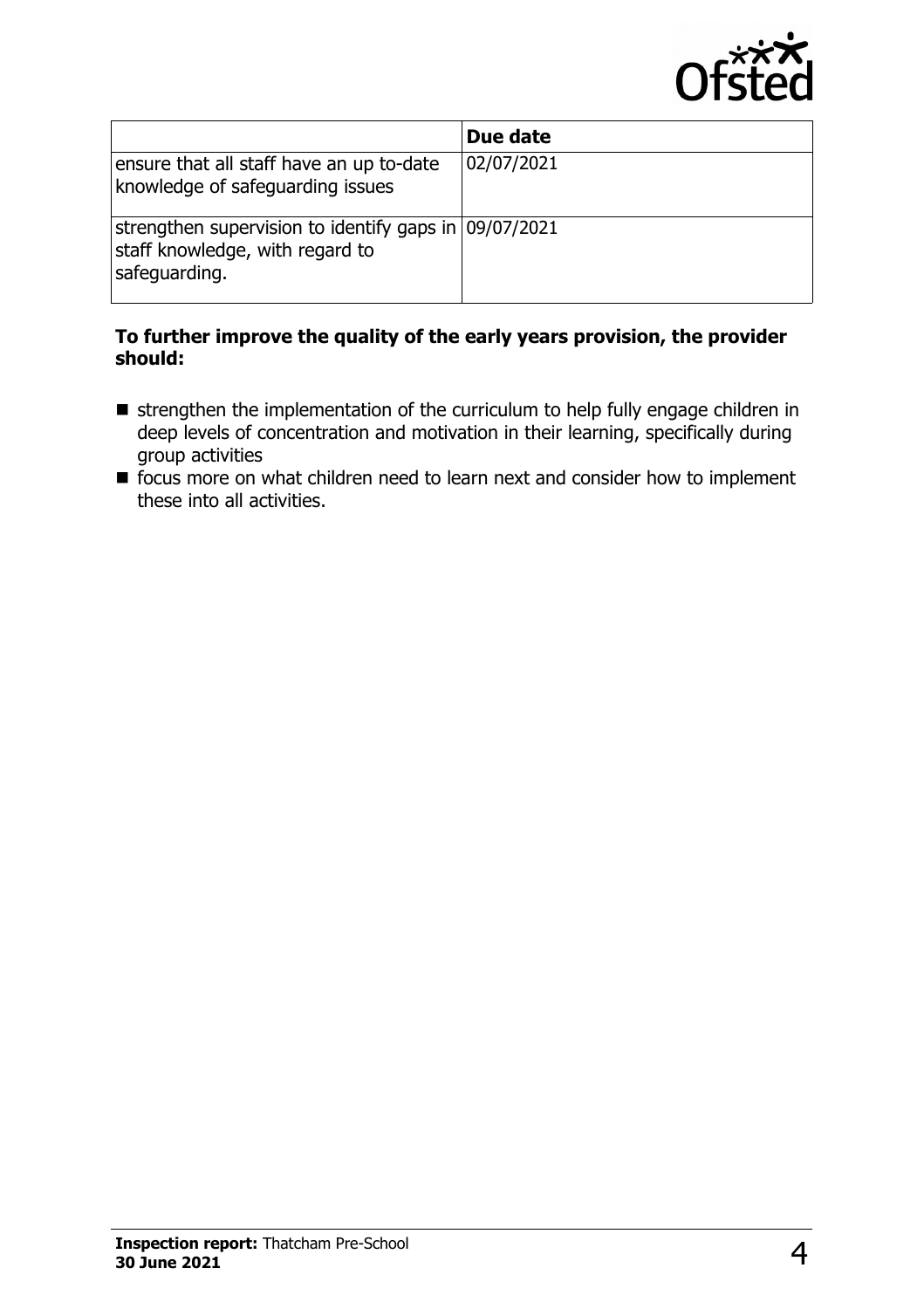

| <b>Setting details</b>                              |                                      |
|-----------------------------------------------------|--------------------------------------|
| Unique reference number                             | EY555048                             |
| Local authority                                     | <b>West Berkshire</b>                |
| <b>Inspection number</b>                            | 10143641                             |
| <b>Type of provision</b>                            | Childcare on non-domestic premises   |
| <b>Registers</b>                                    | Early Years Register                 |
| Day care type                                       | Full day care                        |
| Age range of children at time of<br>inspection      | 2 to $4$                             |
| <b>Total number of places</b>                       | 35                                   |
| Number of children on roll                          | 37                                   |
| Name of registered person                           | <b>Thatcham Pre-school Committee</b> |
| <b>Registered person unique</b><br>reference number | RP524430                             |
| <b>Telephone number</b>                             | 07831 611145                         |
| Date of previous inspection                         | Not applicable                       |

## **Information about this early years setting**

Thatcham Pre-School registered in 2017 and is located in Thatcham, Berkshire. The setting operates Monday to Friday, during term time only, between 9am and 3pm. There are currently seven staff who work directly with the children. Of these, five hold a level 3 qualification and one holds a level 2 qualification. The setting receives funding to provide free early education for children aged two, three and four years.

## **Information about this inspection**

#### **Inspector**

Ingrid Howell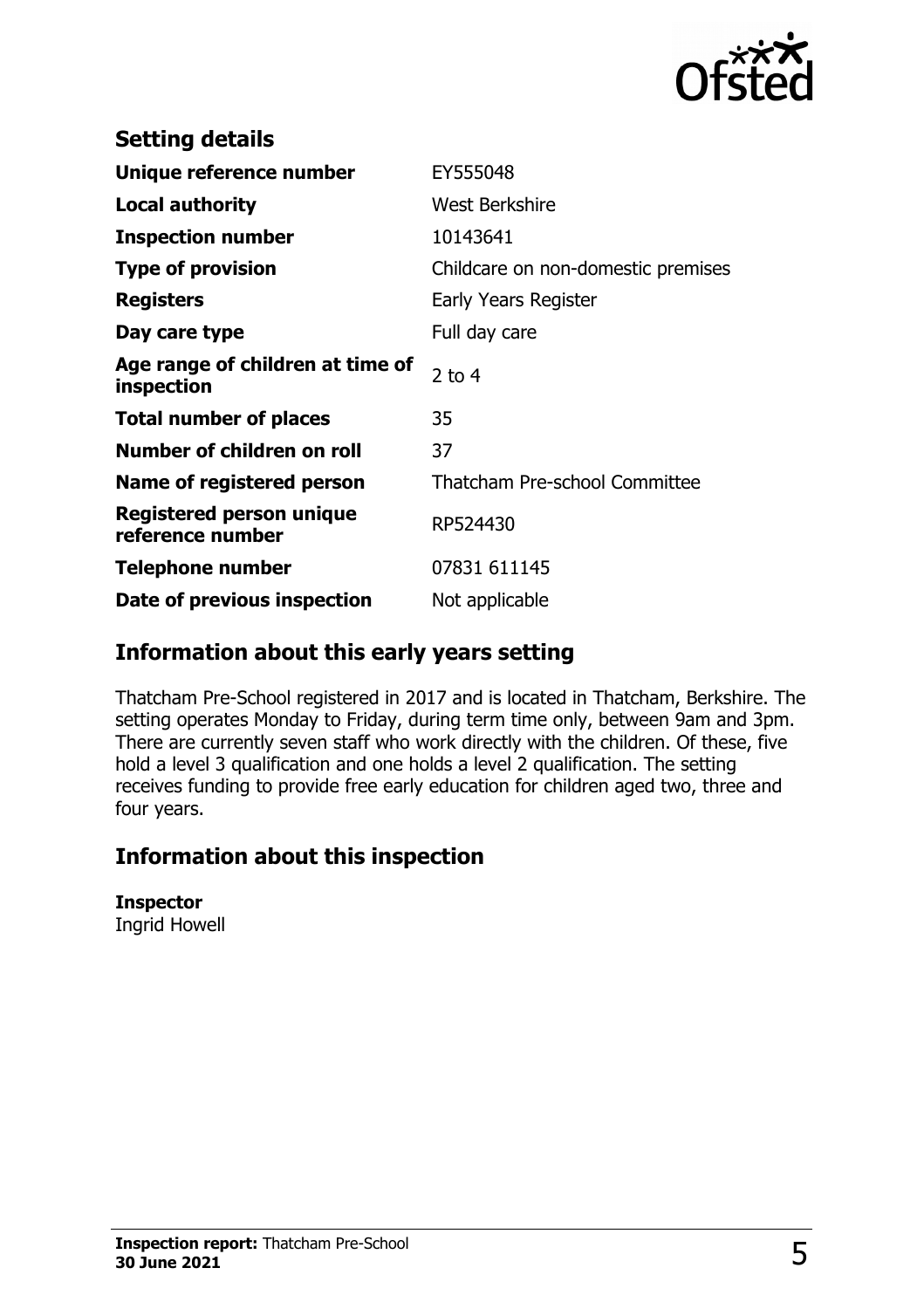

#### **Inspection activities**

- $\blacksquare$  This was the first routine inspection the provider received since the COVID-19 (coronavirus) pandemic began. The inspector discussed the impact of the pandemic with the provider and has taken that into account in their evaluation of the provider.
- $\blacksquare$  The manager and the inspector completed a learning walk together to understand how the curriculum is organised.
- $\blacksquare$  The inspector completed a joint observation of an activity with the manager and discussed the quality of teaching.
- $\blacksquare$  Discussions were held between the staff and the inspector, to help establish their understanding of how to safeguard the children in their care.
- $\blacksquare$  The inspector viewed relevant documentation, including suitability checks, evidence of paediatric first-aid training and public liability insurance.
- $\blacksquare$  The inspector observed the quality of teaching during activities and assessed the impact this has on children's learning.

We carried out this inspection under sections 49 and 50 of the Childcare Act 2006 on the quality and standards of provision that is registered on the Early Years Register. The registered person must ensure that this provision complies with the statutory framework for children's learning, development and care, known as the early years foundation stage.

If you are not happy with the inspection or the report, you can [complain to Ofsted.](http://www.gov.uk/complain-ofsted-report)